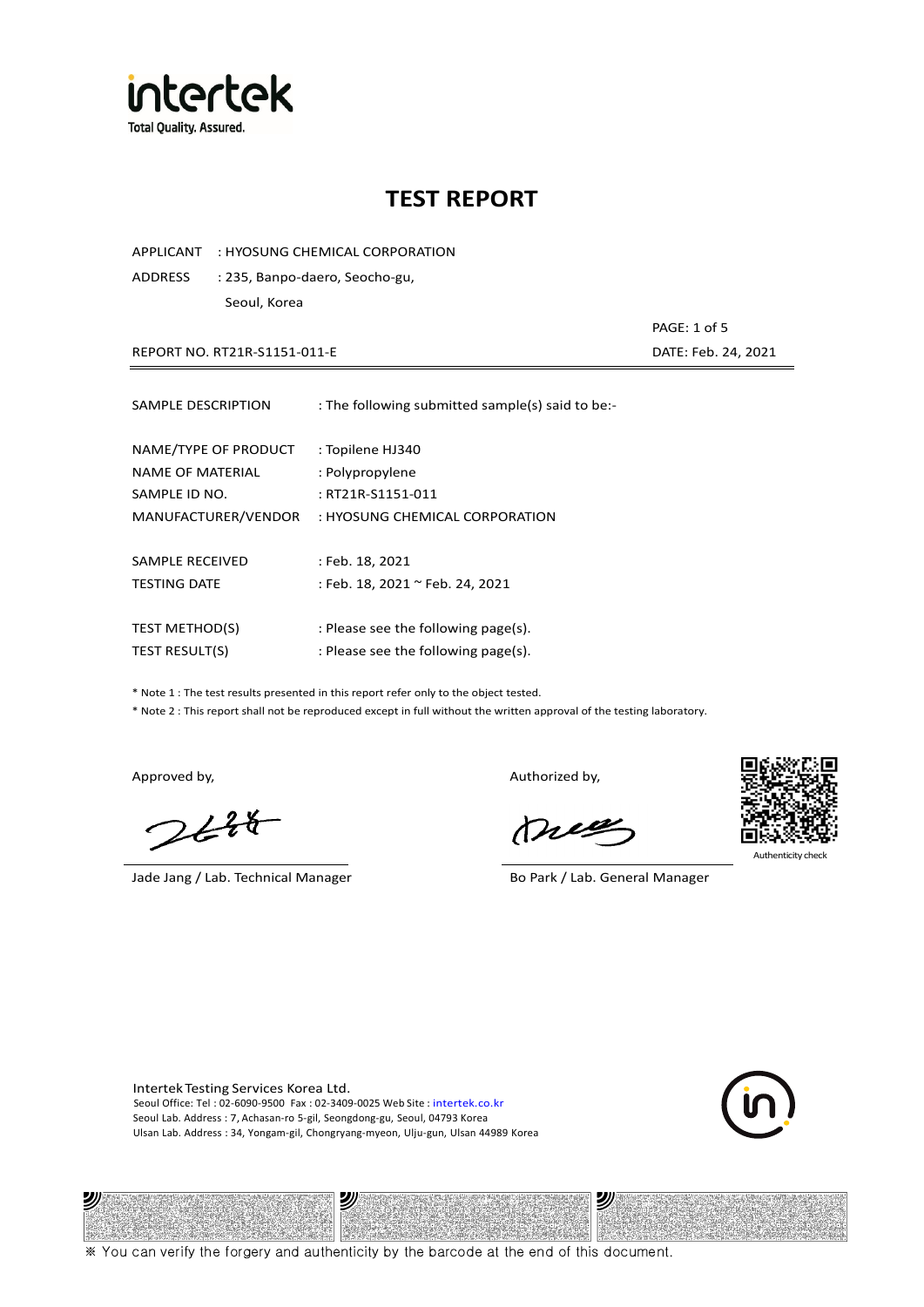

REPORT NO. RT21R-S1151-011-E DATE: Feb. 24, 2021

PAGE: 2 of 5

SAMPLE ID NO. : RT21R-S1151-011

SAMPLE DESCRIPTION : Topilene HJ340

| <b>TEST ITEM</b>                        | <b>UNIT</b> | <b>TEST METHOD</b>                                                                                                                          | <b>MDL</b>     | <b>RESULT</b> |
|-----------------------------------------|-------------|---------------------------------------------------------------------------------------------------------------------------------------------|----------------|---------------|
| Cadmium (Cd)                            | mg/kg       | With reference to<br>IEC 62321-5 Edition 1.0: 2013.                                                                                         | 0.5            | N.D.          |
| Lead (Pb)                               | mq/kg       | by acid digestion and<br>determined by ICP-OES                                                                                              | 5              | N.D.          |
| Mercury (Hg)                            | mg/kg       | With reference to<br>IEC 62321-4: 2013/AMD1:<br>2017, by acid digestion and<br>determined by ICP-OES                                        | $\overline{2}$ | N.D.          |
| Hexavalent Chromium (Cr <sup>6+</sup> ) | mg/kg       | With reference to<br>IEC 62321-7-2<br>Edition 1.0 : 2017,<br>by alkaline/toluene digestion<br>and determined by UV-VIS<br>Spectrophotometer | 8              | N.D.          |
| Polybrominated Biphenyl (PBBs)          |             |                                                                                                                                             |                |               |
| Monobromobiphenyl                       | mg/kg       |                                                                                                                                             | 5              | N.D.          |
| Dibromobiphenyl                         | mg/kg       |                                                                                                                                             | 5              | N.D.          |
| Tribromobiphenyl                        | mg/kg       |                                                                                                                                             | 5              | N.D.          |
| Tetrabromobiphenyl                      | mg/kg       | With reference to                                                                                                                           | 5              | N.D.          |
| Pentabromobiphenyl                      | mg/kg       | IEC 62321-6 Edition 1.0: 2015,                                                                                                              | 5              | N.D.          |
| Hexabromobiphenyl                       | mg/kg       | by solvent extraction and                                                                                                                   | 5              | N.D.          |
| Heptabromobiphenyl                      | mg/kg       | determined by GC/MS                                                                                                                         | 5              | N.D.          |
| Octabromobiphenyl                       | mg/kg       |                                                                                                                                             | 5              | N.D.          |
| Nonabromobiphenyl                       | mg/kg       |                                                                                                                                             | 5              | N.D.          |
| Decabromobiphenyl                       | mg/kg       |                                                                                                                                             | 5              | N.D.          |
| Polybrominated Diphenyl Ether (PBDEs)   |             |                                                                                                                                             |                |               |
| Monobromodiphenyl ether                 | mg/kg       |                                                                                                                                             | 5              | N.D.          |
| Dibromodiphenyl ether                   | mg/kg       |                                                                                                                                             | 5              | N.D.          |
| Tribromodiphenyl ether                  | mg/kg       |                                                                                                                                             | 5              | N.D.          |
| Tetrabromodiphenyl ether                | mg/kg       | With reference to                                                                                                                           | 5              | N.D.          |
| Pentabromodiphenyl ether                | mg/kg       | IEC 62321-6 Edition 1.0: 2015,                                                                                                              | 5              | N.D.          |
| Hexabromodiphenyl ether                 | mq/kg       | by solvent extraction and                                                                                                                   | 5              | N.D.          |
| Heptabromodiphenyl ether                | mg/kg       | determined by GC/MS                                                                                                                         | 5              | N.D.          |
| Octabromodiphenyl ether                 | mg/kg       |                                                                                                                                             | 5              | N.D.          |
| Nonabromodiphenyl ether                 | mg/kg       |                                                                                                                                             | 5              | N.D.          |
| Decabromodiphenyl ether                 | mg/kg       |                                                                                                                                             | 5              | N.D.          |

Tested by : Jooyeon Lee, Chano Kim, Hayan Park

Notes : mg/kg = ppm = parts per million  $<$  = Less than N.D. = Not detected ( <MDL )

沙

MDL = Method detection limit

Intertek Testing Services Korea Ltd. Seoul Office: Tel : 02-6090-9500 Fax : 02-3409-0025 Web Site : intertek.co.kr Seoul Lab. Address : 7, Achasan-ro 5-gil, Seongdong-gu, Seoul, 04793 Korea Ulsan Lab. Address : 34, Yongam-gil, Chongryang-myeon, Ulju-gun, Ulsan 44989 Korea

沙



沙

※ You can verify the forgery and authenticity by the barcode at the end of this document.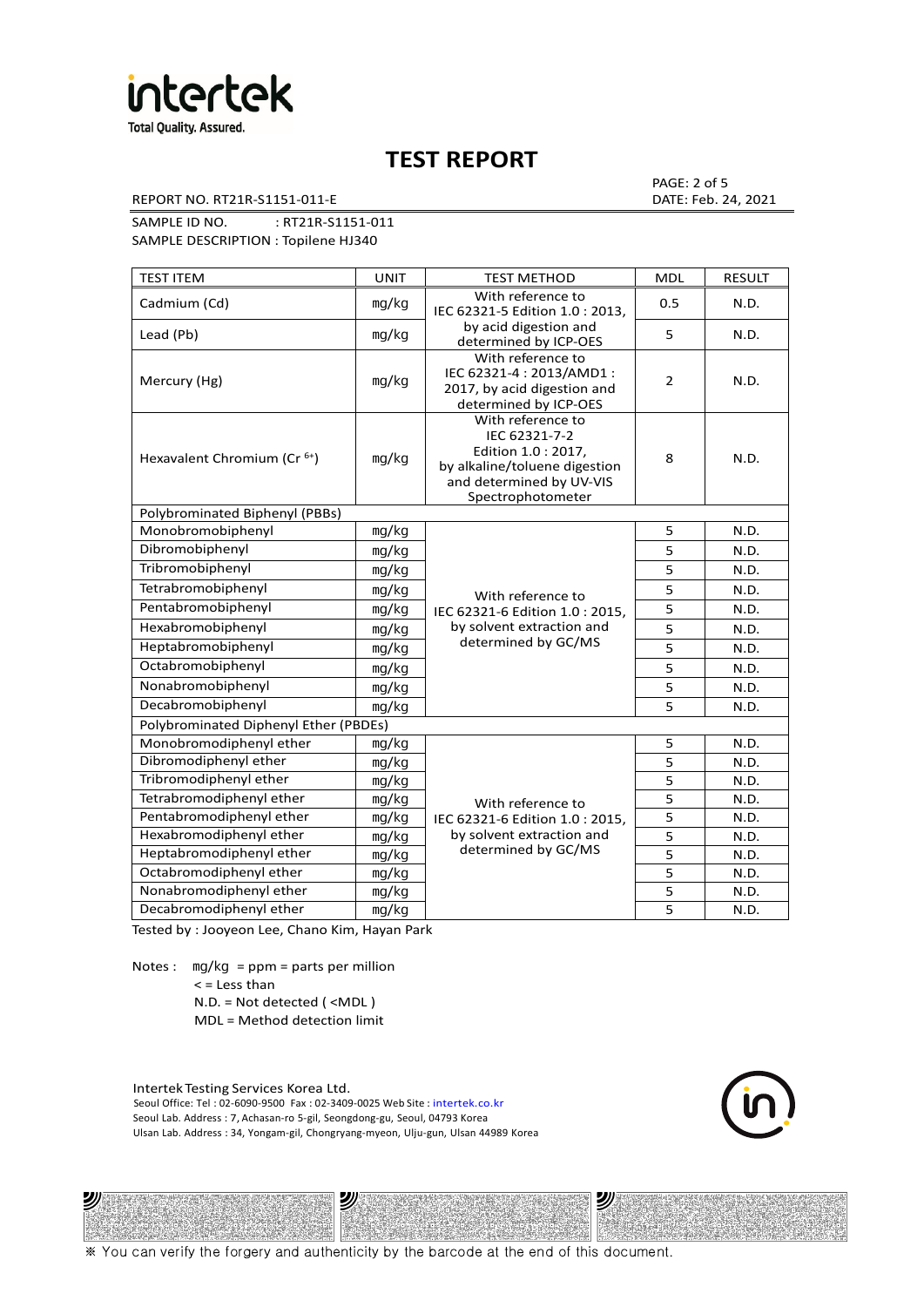

REPORT NO. RT21R-S1151-011-E DATE: Feb. 24, 2021

PAGE: 3 of 5

SAMPLE ID NO. : RT21R-S1151-011 SAMPLE DESCRIPTION : Topilene HJ340

| <b>TEST ITEM</b>                     | CAS NO.       | <b>UNIT</b> | <b>TEST METHOD</b>                                      | <b>MDL</b> | <b>RESULT</b> |
|--------------------------------------|---------------|-------------|---------------------------------------------------------|------------|---------------|
| Dibutyl phthalate<br>(DBP)           | $84 - 74 - 2$ | mg/kg       | With reference to<br>IEC 62321-8<br>Edition 1.0 : 2017, | 50         | N.D.          |
| Di(2-ethylhexyl) phthalate<br>(DEHP) | 117-81-7      | mg/kg       |                                                         | 50         | N.D.          |
| Benzyl butyl phthalate<br>(BBP)      | 85-68-7       | mg/kg       | by solvent extraction<br>and determined by<br>GC/MS     | 50         | N.D.          |
| Diisobutyl phthalate<br>(DIBP)       | $84 - 69 - 5$ | mg/kg       |                                                         | 50         | N.D.          |

Tested by : Hayan Park

Notes :  $mq/kg = ppm = parts per million$  $<$  = Less than N.D. = Not detected ( <MDL ) MDL = Method detection limit

\* View of sample as received;-



Intertek Testing Services Korea Ltd. Seoul Office: Tel : 02-6090-9500 Fax : 02-3409-0025 Web Site : intertek.co.kr Seoul Lab. Address : 7, Achasan-ro 5-gil, Seongdong-gu, Seoul, 04793 Korea Ulsan Lab. Address : 34, Yongam-gil, Chongryang-myeon, Ulju-gun, Ulsan 44989 Korea





※ You can verify the forgery and authenticity by the barcode at the end of this document.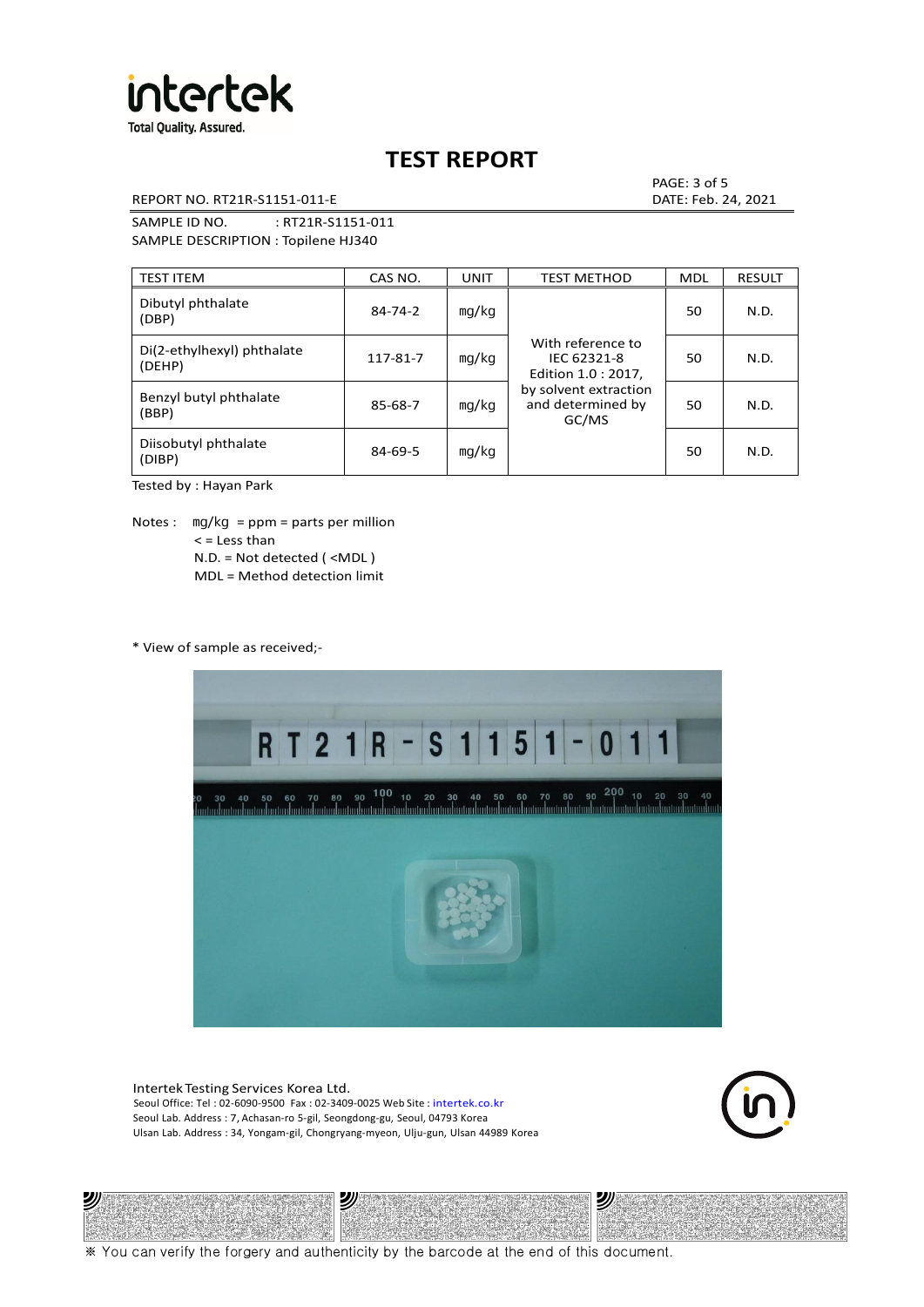

**Total Quality. Assured.** 

## **TEST REPORT**

REPORT NO. RT21R-S1151-011-E DATE: Feb. 24, 2021

PAGE: 4 of 5

SAMPLE ID NO. : RT21R-S1151-011 SAMPLE DESCRIPTION : Topilene HJ340



Remarks :

沙

| . د ۱۱۱ تا ۱۰<br>1 : List of appropriate acid : |                                                                     |  |  |  |  |  |
|-------------------------------------------------|---------------------------------------------------------------------|--|--|--|--|--|
| Material                                        | Acid added for digestion                                            |  |  |  |  |  |
| Polymers                                        | $HNO3$ , HCl, HF, H <sub>2</sub> O <sub>2</sub> , H3BO <sub>3</sub> |  |  |  |  |  |
| <b>Metals</b>                                   | $HNO3$ , HCl, HF                                                    |  |  |  |  |  |
| Electronics                                     | $HNO3$ , HCl, H <sub>2</sub> O <sub>2</sub> , HBF <sub>4</sub>      |  |  |  |  |  |
|                                                 |                                                                     |  |  |  |  |  |

\*2 : The samples were dissolved totally by pre-conditioning method according to above flow chart.

Intertek Testing Services Korea Ltd. Seoul Office: Tel : 02-6090-9500 Fax : 02-3409-0025 Web Site : intertek.co.kr Seoul Lab. Address : 7, Achasan-ro 5-gil, Seongdong-gu, Seoul, 04793 Korea Ulsan Lab. Address : 34, Yongam-gil, Chongryang-myeon, Ulju-gun, Ulsan 44989 Korea

沙



沙